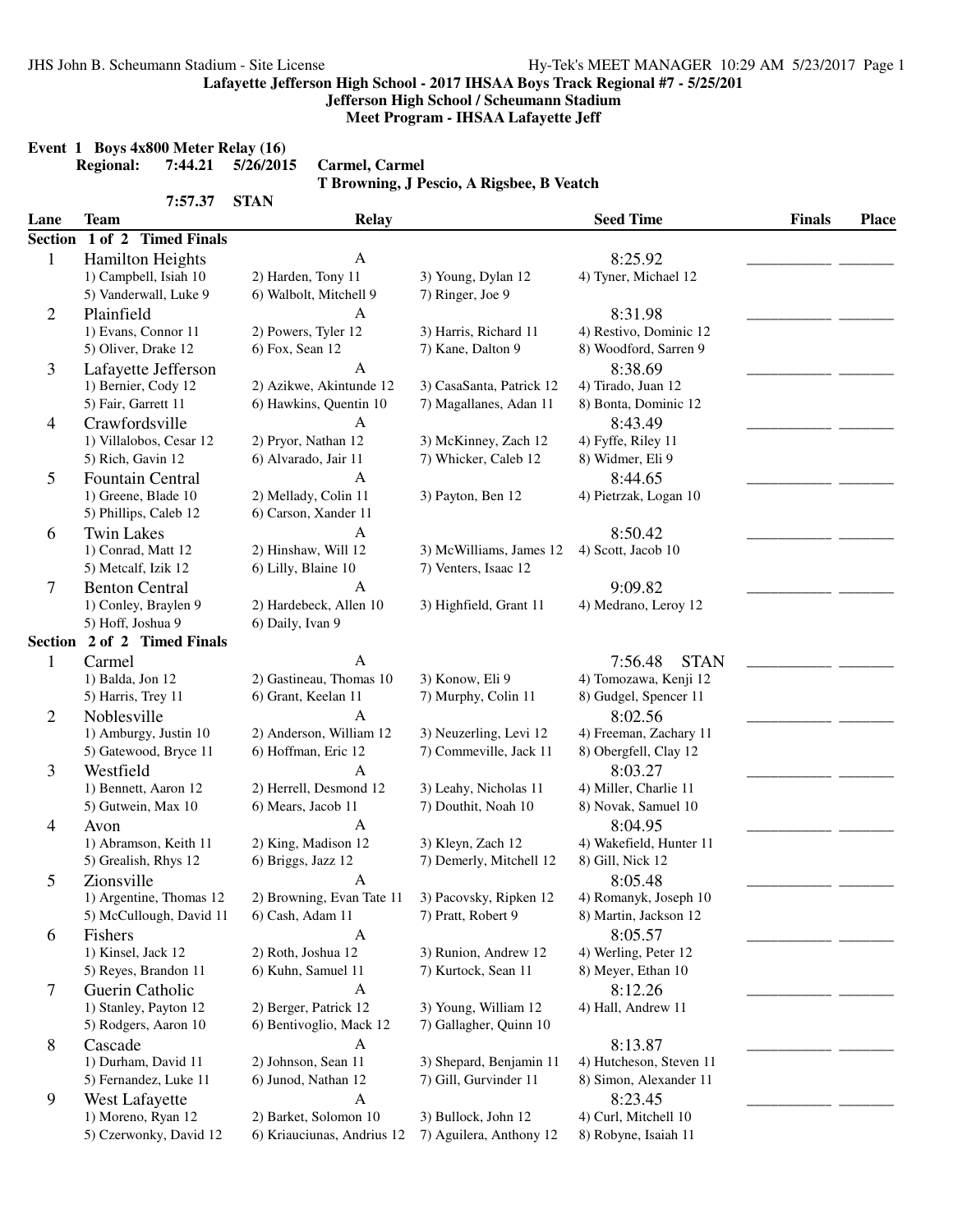**Jefferson High School / Scheumann Stadium**

**Meet Program - IHSAA Lafayette Jeff**

**Event 2 Boys 100 Meter Dash (16)**

**9 Advance: Top 2 Each Heat plus Next 5 Best Times**

**Regional: 10.68 5/29/2014 Mathew Johnson, Lafayette Je**

|      | 11.05                        | <b>STAN</b>     |                         |                  |             |                    |              |
|------|------------------------------|-----------------|-------------------------|------------------|-------------|--------------------|--------------|
| Lane | <b>Name</b>                  |                 | <b>Year School</b>      | <b>Seed Time</b> |             | <b>Prelim Time</b> | <b>Place</b> |
|      | Heat 1 of 2 Prelims          |                 |                         |                  |             |                    |              |
|      | Justice, Dalton              | 11              | Tri-County              | 12.05            |             |                    |              |
| 2    | Solomon, Ryan                |                 | <b>Western Boone</b>    | 11.49            |             |                    |              |
| 3    | Rodgers, Nolan               | 12              | Westfield               | 11.40            |             |                    |              |
| 4    | Smith, Nick                  | 12              | Carmel                  | 11.18            |             |                    |              |
| 5    | Lipe, Ryan                   |                 | 12 Carmel               | 10.95            | <b>STAN</b> |                    |              |
| 6    | Dumas, Travis                |                 | 10 Fishers              | 11.28            |             |                    |              |
|      | Keys, Dante                  |                 | 12 Plainfield           | 11.45            |             |                    |              |
| 8    | Johnson, Bishop              |                 | 9 Lafayette Jefferson   | 11.55            |             |                    |              |
| Heat | of 2 Prelims<br>$\mathbf{2}$ |                 |                         |                  |             |                    |              |
|      | Wagoner, Brayden             | 11              | Attica                  | 12.00            |             |                    |              |
| 2    | Bennington, Bryce            |                 | 12 Twin Lakes           | 11.48            |             |                    |              |
| 3    | DuPriest, Corey              | 12              | Avon                    | 11.32            |             |                    |              |
| 4    | Malone, Noah                 |                 | 9 Hamilton Southeastern | 11.02            | <b>STAN</b> |                    |              |
| 5    | Guerendo, Isaac              | 11              | Avon                    | 10.97            | <b>STAN</b> |                    |              |
| 6    | Kirtz, Bryce                 |                 | 10 Brownsburg           | 11.32            |             |                    |              |
|      | Torres, Drew                 | 12.             | McCutcheon              | 11.45            |             |                    |              |
| 8    | Bridgewater, Daulton         | 12 <sub>1</sub> | Crawfordsville          | 11.73            |             |                    |              |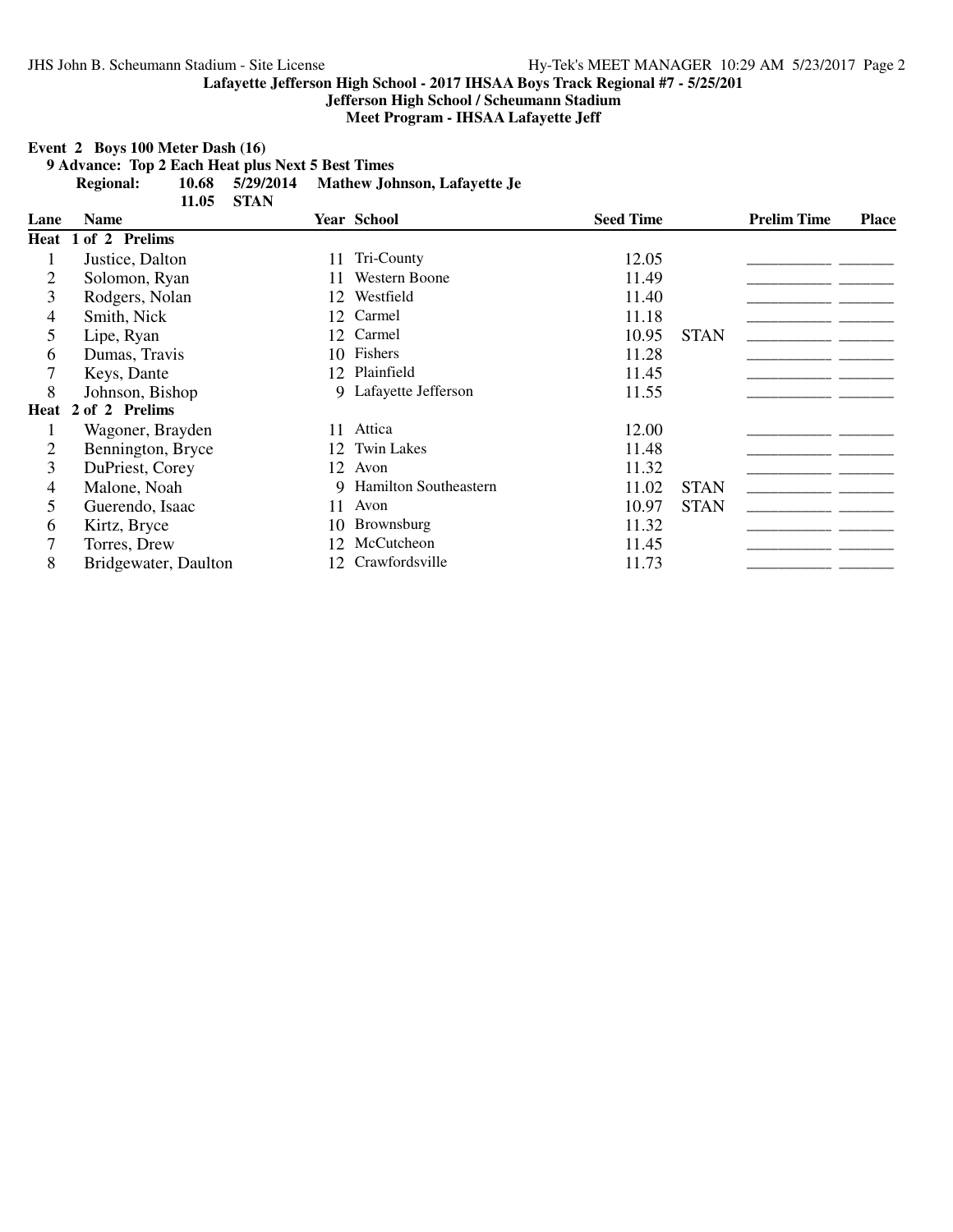**Jefferson High School / Scheumann Stadium**

**Meet Program - IHSAA Lafayette Jeff**

# **Event 3 Boys 110 Meter Hurdles (16)**

**9 Advance: Top 2 Each Heat plus Next 5 Best Times**

 $R$ **Shane Mikesky, Zionsville** 13.94 5/27/2010<br>14.81 STAN

|      | 170J.<br>UINT        |                 |                            |                  |                    |              |
|------|----------------------|-----------------|----------------------------|------------------|--------------------|--------------|
| Lane | <b>Name</b>          |                 | <b>Year School</b>         | <b>Seed Time</b> | <b>Prelim Time</b> | <b>Place</b> |
|      | Heat 1 of 2 Prelims  |                 |                            |                  |                    |              |
|      | Bahler, Isaac        | 11              | Tri-County                 | 18.30            |                    |              |
| 2    | Armstrong, Isaac     | 10-             | Harrison (West Lafayette)  | 15.89            |                    |              |
| 3    | Peterson, Jalen      | 10              | Avon                       | 15.45            |                    |              |
| 4    | Boehm, Cooper        | 10.             | Lafayette Central Catholic | 15.19            |                    |              |
| 5    | Norris, Madison      |                 | Hamilton Southeastern      | 14.96            |                    |              |
| 6    | Paden, Eric          |                 | Zionsville                 | 15.21            |                    |              |
|      | Wray, Dainon         | 12              | Westfield                  | 15.46            |                    |              |
| 8    | Gordon, George       | 9               | Avon                       | 16.04            |                    |              |
|      | Heat 2 of 2 Prelims  |                 |                            |                  |                    |              |
|      | Metcalf, Izik        | 12              | <b>Twin Lakes</b>          | 17.77            |                    |              |
|      | Zappala, Giovanni    |                 | Harrison (West Lafayette)  | 15.83            |                    |              |
| 3    | Griffen, Corey       | 12              | <b>Brownsburg</b>          | 15.43            |                    |              |
| 4    | Haack, Peyton        | 12              | Westfield                  | 15.17            |                    |              |
| 5    | Lloyd, Owen          | 12              | <b>Clinton Prairie</b>     | 15.16            |                    |              |
| 6    | Wright-Enlow, Sedric |                 | Lafayette Jefferson        | 15.29            |                    |              |
| 7    | Pearson, Jakob       | 10.             | Carmel                     | 15.75            |                    |              |
| 8    | Blankman, Jordan     | 12 <sup>2</sup> | <b>Twin Lakes</b>          | 16.93            |                    |              |
|      |                      |                 |                            |                  |                    |              |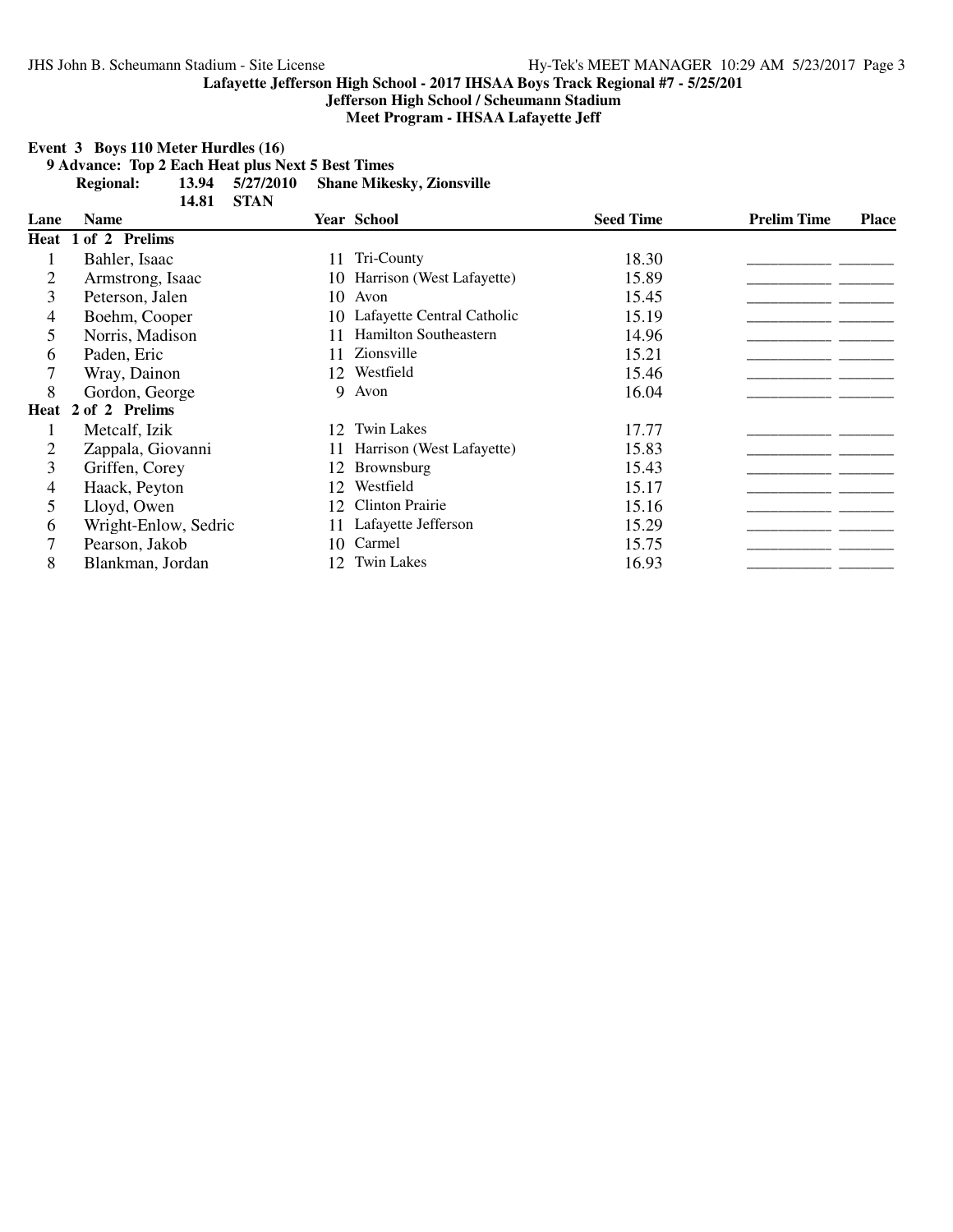**Jefferson High School / Scheumann Stadium**

**Meet Program - IHSAA Lafayette Jeff**

**Event 4 Boys 200 Meter Dash (16)**

**9 Advance: Top 2 Each Heat plus Next 5 Best Times**

**Regional: 21.45 5/23/2013 Lucas Wallace, Lafayette Je**

|                | 22.22                | <b>STAN</b> |                       |                  |                    |              |
|----------------|----------------------|-------------|-----------------------|------------------|--------------------|--------------|
| Lane           | <b>Name</b>          |             | <b>Year School</b>    | <b>Seed Time</b> | <b>Prelim Time</b> | <b>Place</b> |
|                | Heat 1 of 2 Prelims  |             |                       |                  |                    |              |
|                | Fry, Zackary         | 11          | <b>Benton Central</b> | 24.99            |                    |              |
| $\overline{2}$ | Kannal, Zach         | 12          | McCutcheon            | 23.74            |                    |              |
| 3              | Keys, Dante          | 12          | Plainfield            | 23.06            |                    |              |
| 4              | Guerendo, Isaac      | 11          | Avon                  | 22.53            |                    |              |
| 5              | Kirtz, Bryce         | 10-         | Brownsburg            | 22.85            |                    |              |
| 6              | Brown-Baez, Alex     | 11          | Carmel                | 22.97            |                    |              |
|                | Baxter, Isaiah       | 11.         | Carmel                | 23.35            |                    |              |
| 8              | Erb, Russell         |             | 10 West Lafayette     | 23.82            |                    |              |
|                | Heat 2 of 2 Prelims  |             |                       |                  |                    |              |
|                | Valentine, Joe       | 10          | <b>Twin Lakes</b>     | 24.95            |                    |              |
| $\overline{2}$ | Carrithers, Nicholas |             | 10 Fishers            | 23.71            |                    |              |
| 3              | Sumpter-Bey, Shai    |             | 10 Brownsburg         | 23.03            |                    |              |
| 4              | Moss, Jalen          | 12          | Fishers               | 22.60            |                    |              |
| 5              | Manley, Evan         | 12          | Westfield             | 22.68            |                    |              |
| 6              | Carter, Jaban        | 11          | Avon                  | 23.00            |                    |              |
| 7              | Gage, AJ             |             | McCutcheon            | 23.51            |                    |              |
| 8              | Bennington, Bryce    | 12          | <b>Twin Lakes</b>     | 24.11            |                    |              |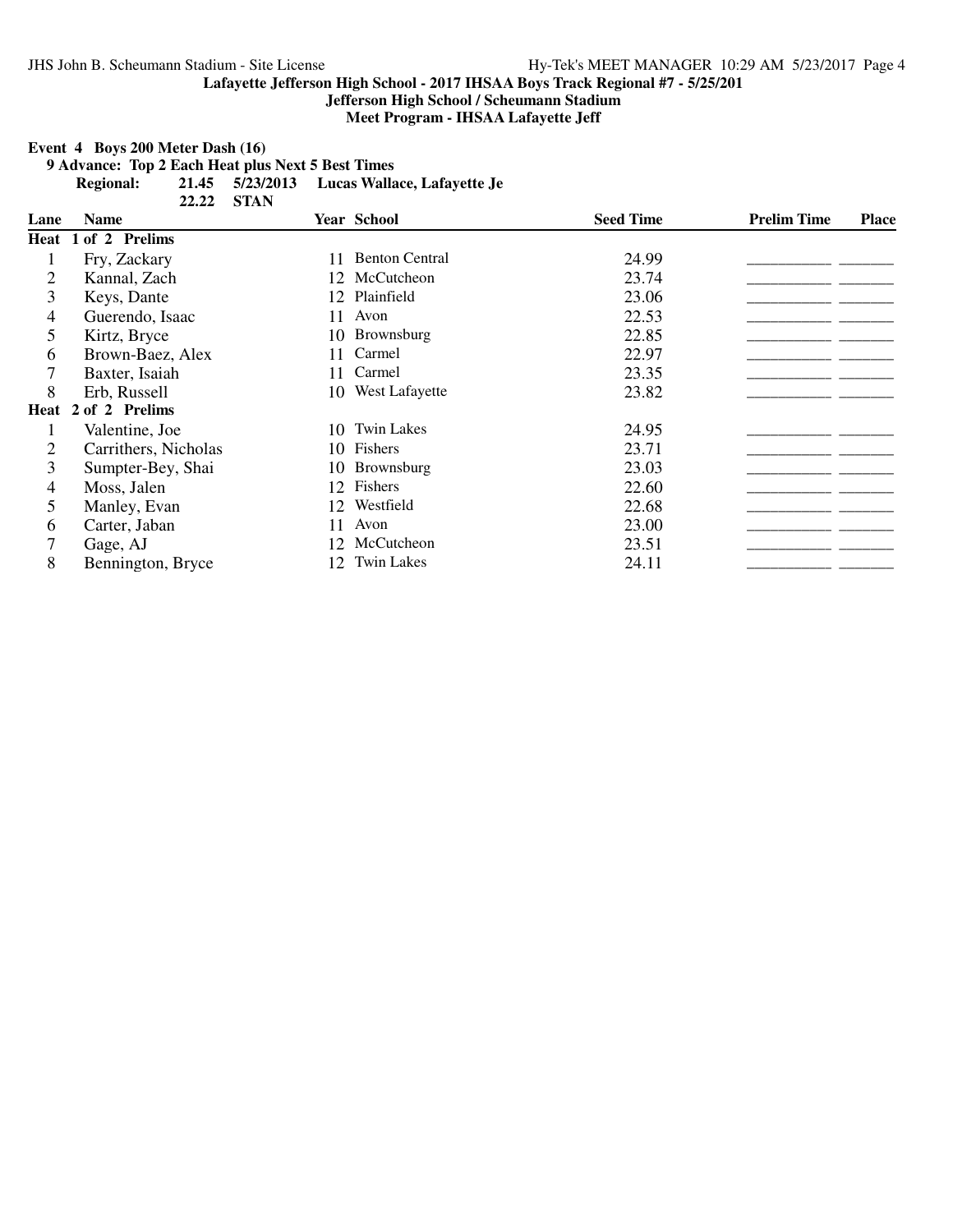**Event 5 Boys 1600 Meter Run (16)**

**Lafayette Jefferson High School - 2017 IHSAA Boys Track Regional #7 - 5/25/201**

**Jefferson High School / Scheumann Stadium Meet Program - IHSAA Lafayette Jeff**

|      | <b>Regional:</b>            | 4:08.96             | 5/26/2016   |    | <b>Ben Veatch, Carmel</b>    |                  |               |              |
|------|-----------------------------|---------------------|-------------|----|------------------------------|------------------|---------------|--------------|
| Lane | <b>Name</b>                 | 4:17.75             | <b>STAN</b> |    | <b>Year School</b>           | <b>Seed Time</b> | <b>Finals</b> | <b>Place</b> |
|      | Section 1 of 1 Timed Finals |                     |             |    |                              |                  |               |              |
|      |                             | Browning, Evan Tate |             | 11 | Zionsville                   | 4:29.95          |               |              |
| 2    | Czerwonky, David            |                     |             | 12 | West Lafayette               | 4:30.17          |               |              |
| 3    | Fendel, Gabe                |                     |             |    | <b>Hamilton Southeastern</b> | 4:17.85          |               |              |
| 4    | Long, Brooks                |                     |             | 12 | Southmont                    | 4:25.75          |               |              |
| 5    | Grant, Keelan               |                     |             | 11 | Carmel                       | 4:28.10          |               |              |
| 6    | Gerber, Daniel              |                     |             | 12 | Danville                     | 4:29.67          |               |              |
| 7    | Grealish, Rhys              |                     |             | 12 | Avon                         | 4:30.20          |               |              |
| 8    | Meyer, Ethan                |                     |             | 10 | Fishers                      | 4:31.02          |               |              |
| 9    | Beimfohr, Caleb             |                     |             | 10 | Harrison (West Lafayette)    | 4:31.21          |               |              |
| 10   | Bernier, Cody               |                     |             |    | Lafayette Jefferson          | 4:32.20          |               |              |
| 11   | Watson, Brayden             |                     |             | 12 | <b>Hamilton Southeastern</b> | 4:33.45          |               |              |
| 12   | White, William              |                     |             | 10 | Harrison (West Lafayette)    | 4:35.72          |               |              |
| 13   | Meyer, Alexander            |                     |             | 10 | Fishers                      | 4:36.09          |               |              |
| 14   | Payton, Ben                 |                     |             | 12 | <b>Fountain Central</b>      | 4:46.46          |               |              |
| 15   | Powell, Ian                 |                     |             | 12 | Covington                    | 4:52.60          |               |              |
| 16   | Smith, Alec                 |                     |             |    | Carroll (Flora)              | 4:58.40          |               |              |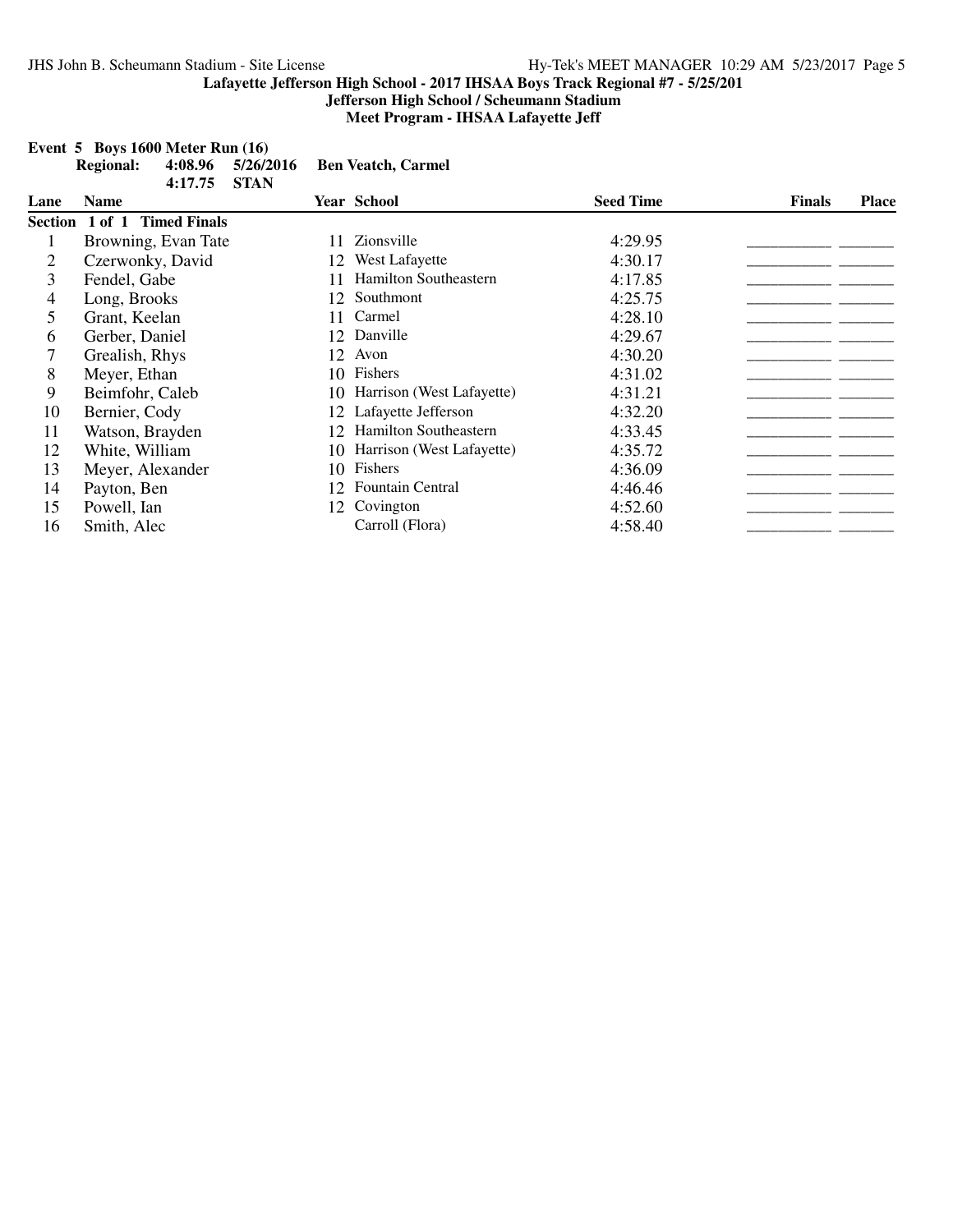**Jefferson High School / Scheumann Stadium**

**Meet Program - IHSAA Lafayette Jeff**

|              | <b>Regional:</b><br>41.78                         | 5/29/2014<br>Plainfield, Plainfield  | J Miller, K Robinson, A Snoke, J Maple |                                |               |              |
|--------------|---------------------------------------------------|--------------------------------------|----------------------------------------|--------------------------------|---------------|--------------|
| Lane         | 42.59<br><b>Team</b>                              | <b>STAN</b><br><b>Relay</b>          |                                        | <b>Seed Time</b>               | <b>Finals</b> | <b>Place</b> |
|              | Section 1 of 2 Timed Finals                       |                                      |                                        |                                |               |              |
|              |                                                   |                                      |                                        |                                |               |              |
| $\mathbf{1}$ | Carroll (Flora)<br>1) Anderson, Devon 11          | $\mathbf{A}$<br>2) Carmack, Wyatt 11 | 3) Roth, Zachary 11                    | 47.51<br>4) Sheagley, Aiden 12 |               |              |
|              | 5) Plank, Darryl 9                                | 6) Richardson, Lance 9               | 7) Stankard, Payton 9                  |                                |               |              |
|              | <b>Twin Lakes</b>                                 | $\mathbf{A}$                         |                                        | 45.71                          |               |              |
| 2            | 1) Bennington, Bryce 12                           | 2) Cosgray, Zion 10                  | 3) Crowther, Cameron 10                | 4) Valentine, Joe 10           |               |              |
|              | 5) Cardwell, Devin 10                             | 6) Goodlow, Kris 12                  |                                        |                                |               |              |
| 3            | West Lafayette                                    | $\boldsymbol{A}$                     |                                        | 45.09                          |               |              |
|              | 1) Blankman, Spencer 9                            | 2) Hood, Sage 10                     | 3) Reddoch, William 11                 | 4) Erb, Russell 10             |               |              |
|              | 5) DeBerry, Angelo 10                             | 6) Karlaftas, George 10              | 7) Hazell, Kyle 10                     |                                |               |              |
| 4            | Noblesville                                       | $\mathbf{A}$                         |                                        | 44.85                          |               |              |
|              | 1) Reel, Anthony 9                                | 2) Crandall, Tyler 12                | 3) Garcia, Joshua 12                   | 4) Reeves, Trenton 10          |               |              |
|              | 5) Kinslow, Shawn 9                               | 6) Blevins, Luke 10                  | 7) Gonzales, Zachary 9                 |                                |               |              |
| 5            | <b>Hamilton Heights</b>                           | A                                    |                                        | 44.90                          |               |              |
|              | 1) Albright, Bradley 10                           | 2) Garst, Brandon 11                 | 3) Brown, Jesse 12                     | 4) Defoe, Tad 10               |               |              |
|              | 5) Broshears, Christian 11                        | 6) Glover, Jacob 12                  | 7) Knoll, Ethan 9                      |                                |               |              |
| 6            | Lebanon                                           | A                                    |                                        | 45.07                          |               |              |
|              | 1) Barber, Clayton 12                             | 2) Washington, Kruze 10              | 3) Rice, McKyle 12                     | 4) Washington, Jaylen 11       |               |              |
|              | 5) Poole, Ryan 11                                 |                                      |                                        |                                |               |              |
| 7            | Fountain Central                                  | $\mathsf{A}$                         |                                        | 46.80                          |               |              |
|              | 1) Butts, Nathan 10                               | 2) Howell, Brandon 11                | 3) Pilecki, Caleb 10                   | 4) Vancleave, Jake 12          |               |              |
|              | 5) Gulley, Luke 11                                | 6) Barnett, Aaron 10                 |                                        |                                |               |              |
|              | Section 2 of 2 Timed Finals                       |                                      |                                        |                                |               |              |
| 1            | Hamilton Southeastern                             | $\mathbf{A}$                         |                                        | 44.02                          |               |              |
|              | 1) Boyd, Jack 11                                  | 2) Kunzer, Matthew 11                | 3) Phillips, Isaiah 11                 | 4) Maxey, Chase 11             |               |              |
|              | 5) Norris, Madison 11                             | 6) Ongeri, Jefney 12                 | 7) Malone, Noah 9                      | 8) Sweeney, Jackson 11         |               |              |
| 2            | Westfield                                         | $\mathbf{A}$                         |                                        | 43.12                          |               |              |
|              | 1) Henson, Dorian 10                              | 2) Manley, Evan 12                   | 3) Zolto, Chris 12                     | 4) Rodgers, Nolan 12           |               |              |
|              | 5) McGraw, Owen 10                                | 6) Haack, Peyton 12                  | 7) Sanburn, Caleb 12                   | 8) Wray, Dainon 12             |               |              |
| 3            | Brownsburg                                        | $\mathbf{A}$                         |                                        | 42.90                          |               |              |
|              | 1) Hammond, Jonathan 12                           | 2) Kirtz, Bryce 10                   | 3) Nutall, Leigh 11                    | 4) Sumpter-Bey, Shai 10        |               |              |
|              | 5) Marcus, Donovan 9                              | 6) Davis, Dequincy 11                | 7) Parker, Jack 11                     | 8) Fisher, Trey 10             |               |              |
| 4            | Avon                                              | A                                    |                                        | 42.38<br><b>STAN</b>           |               |              |
|              | 1) Carter, Jaban 11                               | 2) DuPriest, Corey 12                | 3) Guerendo, Isaac 11                  | 4) Smith, Christopher 10       |               |              |
|              | 5) Molton, Kamryn 10                              | 6) Richardson, Raphael 12            | 7) Short, Andrew 12                    | 8) James, Sampson 10           |               |              |
| 5            | Carmel                                            | A                                    |                                        | <b>STAN</b><br>42.42           |               |              |
|              | 1) Smith, Nick 12                                 | 2) Brown-Baez, Alex 11               | 3) Walker, Jalen 12                    | 4) Lipe, Ryan 12               |               |              |
|              | 5) Lipe, Mitch 12                                 | 6) Rodimel, Jack 11                  | 7) Baxter, Isaiah 11                   | 8) Clouse, Atticus 11          |               |              |
| 6            | Fishers                                           | A                                    |                                        | 42.81                          |               |              |
|              | 1) Cartagena, AsaSaunee 10 2) Norton, Benjamin 11 |                                      | 3) Syrus, William 11                   | 4) Moss, Jalen 12              |               |              |
|              | 5) Mabry, Trenton 10                              | 6) Kaiser, Hunter 11                 | 7) Dumas, Travis 10                    | 8) Carrithers, Nicholas 10     |               |              |
| 7            | McCutcheon                                        | $\mathbf{A}$                         |                                        | 43.80                          |               |              |
|              | 1) Gage, AJ 12                                    | 2) Kannal, Zach 12                   | 3) Minick, Carson 12                   | 4) Torres, Drew 12             |               |              |
|              | 5) Perry, Antwahn 10                              | 6) Maynard, Cameron 10               | 7) Woltz, Kaleb 10                     |                                |               |              |
| 8            | Lafayette Jefferson                               | $\mathbf{A}$                         |                                        | 44.08                          |               |              |
|              | 1) Chandler, Brittian 10                          | 2) Sams, Lee 11                      | 3) Walker, Avery 11                    | 4) Johnson, Bishop 9           |               |              |
|              | 5) Munoz, Marquis 9                               | 6) Boles, Devon 10                   | 7) Cooper, John 12                     | 8) Williams, Gavin 9           |               |              |
| 9            | Zionsville                                        | A                                    |                                        | 44.64                          |               |              |
|              | 1) Greeson, Cameron 9                             | 2) Woerner, Zach 9                   | 3) Deal, Evan 10                       | 4) Greeson, Payton 11          |               |              |
|              | 5) Conner, Owen 12                                | 6) Murray, Kyaire 11                 | 7) Paden, Eric 11                      | 8) Canfield, Carson 11         |               |              |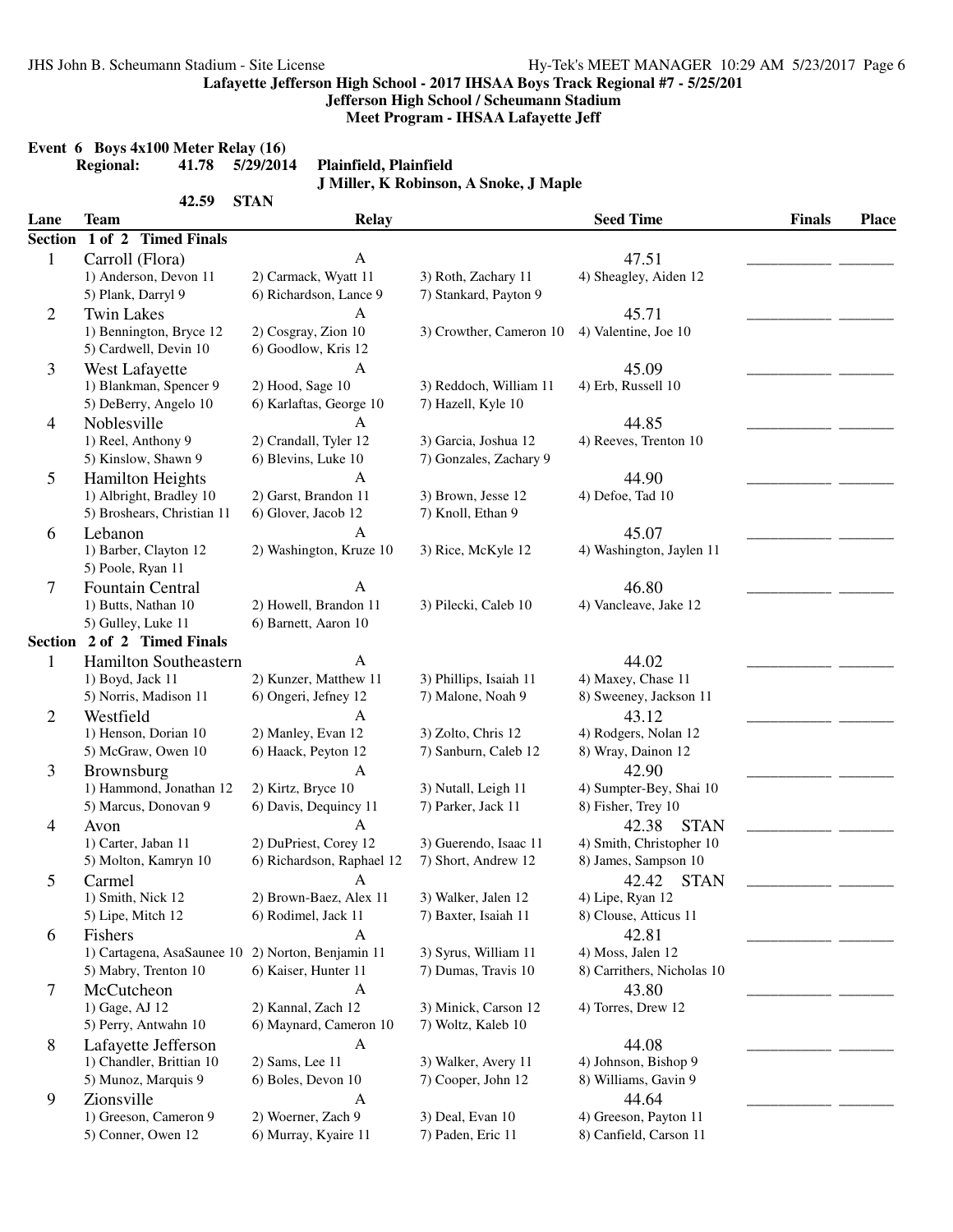**Jefferson High School / Scheumann Stadium Meet Program - IHSAA Lafayette Jeff**

|  | Event $7$ Boys 400 Meter Dash $(16)$ |
|--|--------------------------------------|
|--|--------------------------------------|

|                | <b>Regional:</b>    | 48.14 | 5/25/2000   |                 | <b>Ryan Sarbinoff, Carmel</b> |                  |             |               |              |
|----------------|---------------------|-------|-------------|-----------------|-------------------------------|------------------|-------------|---------------|--------------|
| Lane           | <b>Name</b>         | 49.49 | <b>STAN</b> |                 | <b>Year School</b>            | <b>Seed Time</b> |             | <b>Finals</b> | <b>Place</b> |
| <b>Section</b> | 1 of 2 Timed Finals |       |             |                 |                               |                  |             |               |              |
| 2              | Fry, Zackary        |       |             | 11              | <b>Benton Central</b>         | 52.83            |             |               |              |
| 3              | Krogmeier, Tim      |       |             | 12              | Harrison (West Lafayette)     | 52.56            |             |               |              |
| 4              | Gatewood, Bryce     |       |             | 11              | Noblesville                   | 52.06            |             |               |              |
| 5              | Osborne, Corbin     |       |             |                 | North Montgomery              | 52.21            |             |               |              |
| 6              | Jacobs, Gage        |       |             | 10              | Plainfield                    | 52.28            |             |               |              |
| 7              | Durham, Austin      |       |             | 12              | Attica                        | 52.70            |             |               |              |
| 8              | Goodlow, Kris       |       |             | 12 <sub>1</sub> | <b>Twin Lakes</b>             | 54.93            |             |               |              |
| <b>Section</b> | 2 of 2 Timed Finals |       |             |                 |                               |                  |             |               |              |
| 1              | Minick, Carson      |       |             |                 | 12 McCutcheon                 | 51.68            |             |               |              |
| 2              | Hardin, James       |       |             | 11.             | Noblesville                   | 50.11            |             |               |              |
| 3              | Egunyomi, David     |       |             | 12              | Avon                          | 49.96            |             |               |              |
| 4              | DePriest, Peyton    |       |             | 12              | Avon                          | 49.17            | <b>STAN</b> |               |              |
| 5              | McCullough, David   |       |             |                 | Zionsville                    | 49.22            | <b>STAN</b> |               |              |
| 6              | Gudgel, Spencer     |       |             | 11              | Carmel                        | 49.70            |             |               |              |
| 7              | Johnson, Sean       |       |             |                 | Cascade                       | 50.03            |             |               |              |
| 8              | Miller, Charlie     |       |             | 11              | Westfield                     | 50.33            |             |               |              |
| 9              | Zuber, Zach         |       |             |                 | <b>Hamilton Southeastern</b>  | 51.86            |             |               |              |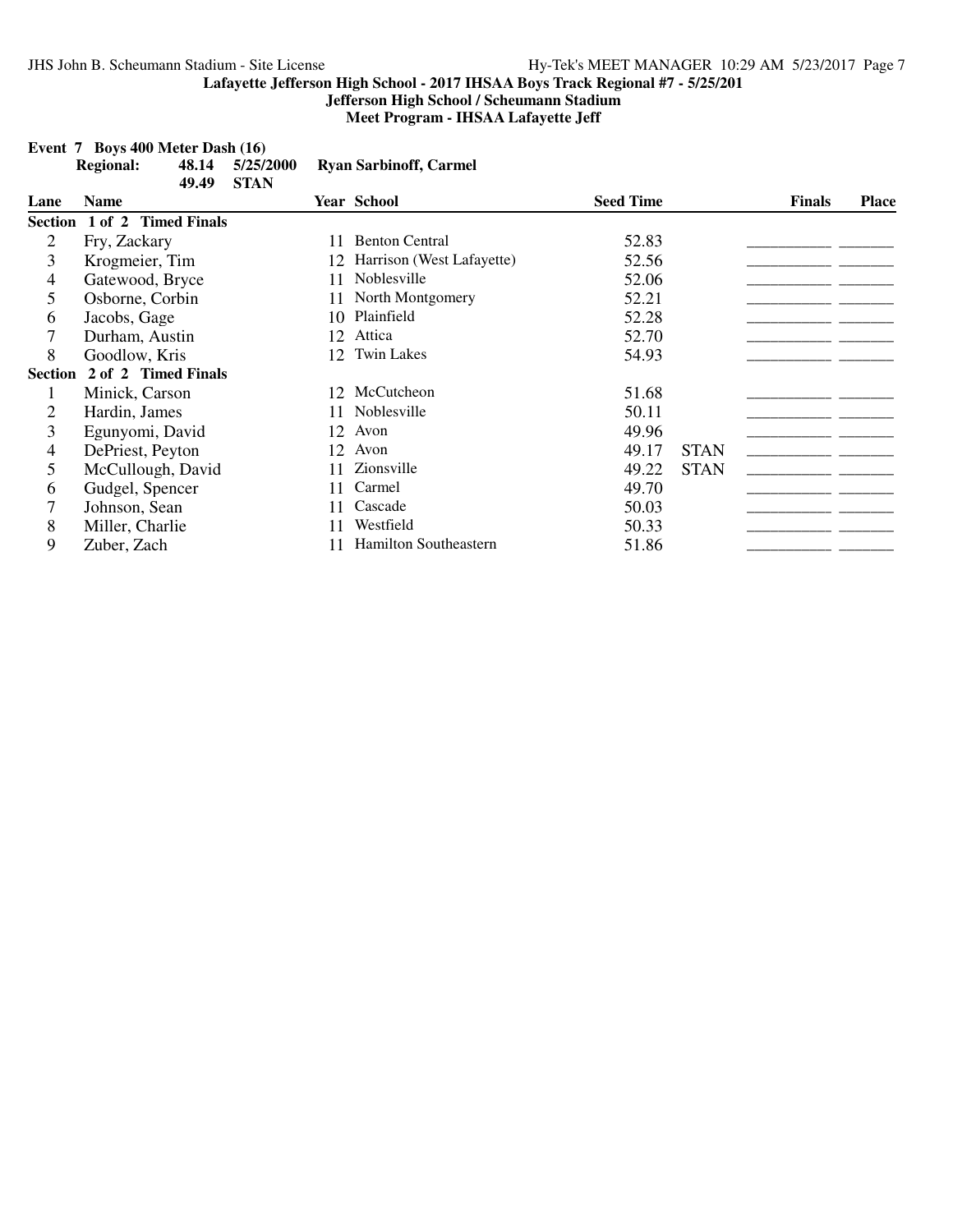**Jefferson High School / Scheumann Stadium Meet Program - IHSAA Lafayette Jeff**

|                | Event 8 Boys 300 Meter Hurdles (16)    |                                   |                  |                               |
|----------------|----------------------------------------|-----------------------------------|------------------|-------------------------------|
|                | <b>Regional:</b><br>37.05<br>5/23/2013 | <b>Zach Reitzug, Hamilton Sou</b> |                  |                               |
|                | <b>STAN</b><br>38.95                   |                                   |                  |                               |
| Lane           | <b>Name</b>                            | <b>Year School</b>                | <b>Seed Time</b> | <b>Finals</b><br><b>Place</b> |
|                | Section 1 of 2 Timed Finals            |                                   |                  |                               |
| 2              | Crowther, Cameron                      | <b>Twin Lakes</b><br>10.          | 44.16            |                               |
| 3              | Blankman, Jordan                       | <b>Twin Lakes</b><br>12           | 42.83            |                               |
| 4              | Smith, Nate                            | <b>Hamilton Southeastern</b>      | 41.31            |                               |
| 5              | McLendon, Noah                         | <b>Western Boone</b><br>10        | 41.71            |                               |
| 6              | Wright-Enlow, Sedric                   | Lafayette Jefferson<br>11         | 42.34            |                               |
|                | Griffin, Tyrone                        | Brownsburg<br>10-                 | 43.04            |                               |
| 8              | Kender, Maxwell                        | Delphi Community<br>10.           | 44.79            |                               |
| <b>Section</b> | 2 of 2 Timed Finals                    |                                   |                  |                               |
|                | Snyder, AJ                             | 12 Carmel                         | 40.83            |                               |
| 2              | Peterson, Jalen                        | 10<br>Avon                        | 40.71            |                               |
| 3              | Norris, Madison                        | Hamilton Southeastern<br>11       | 40.04            |                               |
| 4              | Mamaril, Justin                        | Westfield<br>12                   | 39.32            |                               |
| 5              | Walker, Jalen                          | Carmel<br>12                      | 39.42            |                               |
| 6              | Wray, Dainon                           | Westfield<br>12 <sub>1</sub>      | 39.68            |                               |
|                | Deurloo, Zachary                       | Cascade<br>11                     | 40.42            |                               |
| 8              | Zappala, Giovanni                      | Harrison (West Lafayette)<br>11   | 40.74            |                               |
| 9              | Midkiff, Nathan                        | West Lafayette<br>12              | 41.06            |                               |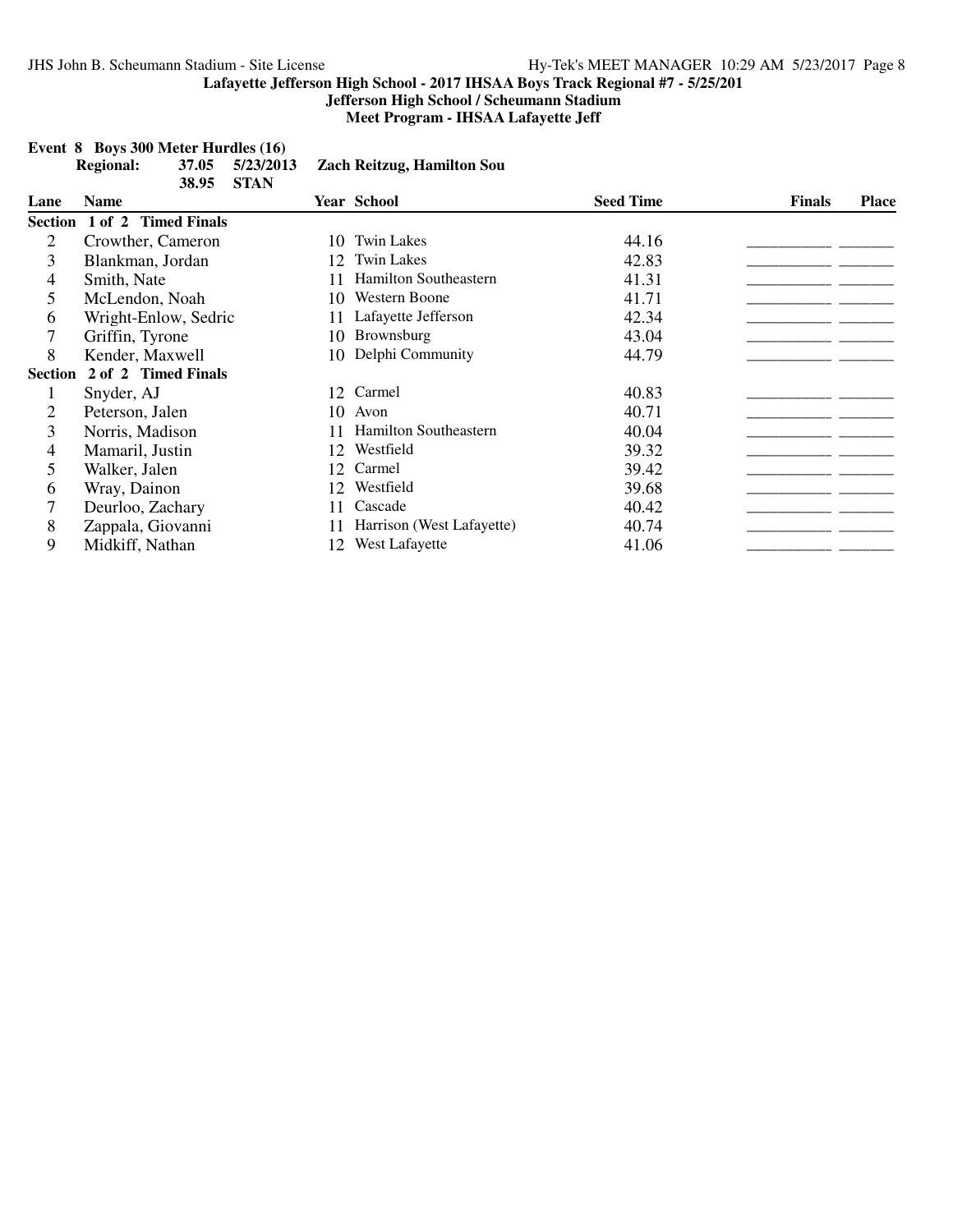**Jefferson High School / Scheumann Stadium**

**Meet Program - IHSAA Lafayette Jeff**

|         | <b>Regional:</b>            | 1:51.61<br>1:55.88 | 5/26/2016<br><b>STAN</b> |    | <b>Cooper Williams, West Lafayet</b> |                  |             |               |              |
|---------|-----------------------------|--------------------|--------------------------|----|--------------------------------------|------------------|-------------|---------------|--------------|
| Lane    | <b>Name</b>                 |                    |                          |    | <b>Year School</b>                   | <b>Seed Time</b> |             | <b>Finals</b> | <b>Place</b> |
|         | Section 1 of 1 Timed Finals |                    |                          |    |                                      |                  |             |               |              |
| $1-1A$  | Bennett, Aaron              |                    |                          | 12 | Westfield                            | 1:55.74          | <b>STAN</b> |               |              |
| $5-1B$  | Curl, Mitchell              |                    |                          | 10 | West Lafayette                       | 1:57.52          |             |               |              |
| $9-1C$  | Neuzerling, Levi            |                    |                          |    | 12 Noblesville                       | 1:59.61          |             |               |              |
| 13-1D   | King, Madison               |                    |                          | 12 | Avon                                 | 2:02.08          |             |               |              |
| $2-2A$  | Harris, Trey                |                    |                          | 11 | Carmel                               | 1:56.81          |             |               |              |
| $6-2B$  | Young, William              |                    |                          | 12 | Guerin Catholic                      | 1:57.68          |             |               |              |
| $10-2C$ | Williams, Jacob             |                    |                          | 11 | Harrison (West Lafayette)            | 2:01.20          |             |               |              |
|         | 14-2D Payton, Ben           |                    |                          | 12 | Fountain Central                     | 2:05.52          |             |               |              |
| $3-3A$  | Werling, Peter              |                    |                          |    | 12 Fishers                           | 1:57.05          |             |               |              |
| $7-3B$  | Leahy, Nicholas             |                    |                          | 11 | Westfield                            | 1:58.20          |             |               |              |
| $11-3C$ | Nagel, Benjamin             |                    |                          | 11 | Monrovia                             | 2:01.87          |             |               |              |
|         | 15-3D Conrad, Matt          |                    |                          |    | 12 Twin Lakes                        | 2:05.73          |             |               |              |
| 4-4A    | Balda, Jon                  |                    |                          |    | 12 Carmel                            | 1:57.11          |             |               |              |
| $8-4B$  | Tirado, Juan                |                    |                          |    | 12 Lafayette Jefferson               | 1:58.36          |             |               |              |
| 12-4C   | Wakefield, Hunter           |                    |                          | 11 | Avon                                 | 2:02.00          |             |               |              |
|         | 16-4D Price, Kaden          |                    |                          |    | 10 Tri-County                        | 2:06.54          |             |               |              |

### **Event 9 Boys 800 Meter Run (16)**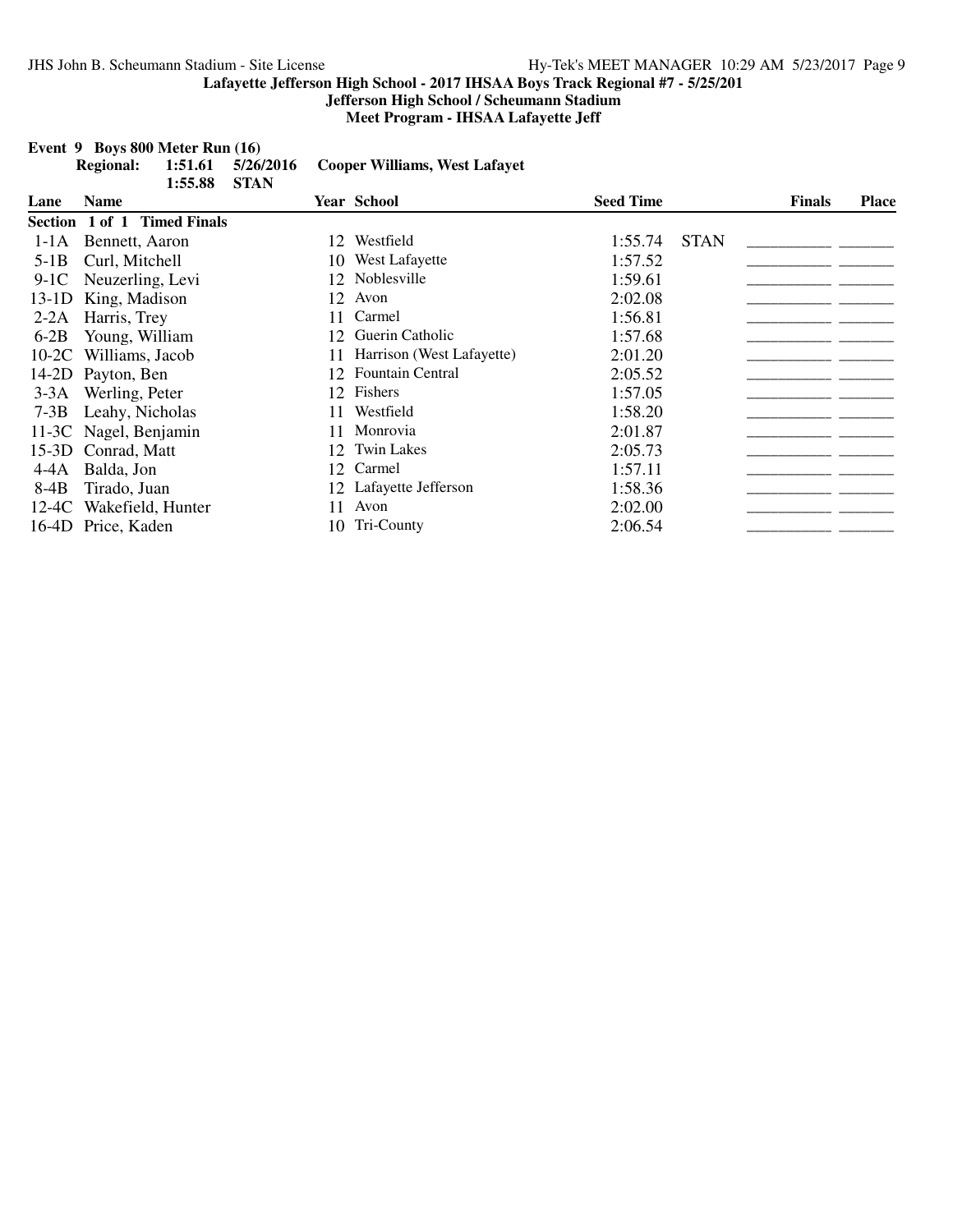**Jefferson High School / Scheumann Stadium**

**Meet Program - IHSAA Lafayette Jeff**

|      | <b>Regional:</b> | 9:03.41<br>9:17.78  | 5/26/2015<br><b>STAN</b> |    | <b>Ben Veatch, Carmel</b>    |                  |               |              |
|------|------------------|---------------------|--------------------------|----|------------------------------|------------------|---------------|--------------|
| Lane | Name             |                     |                          |    | <b>Year School</b>           | <b>Seed Time</b> | <b>Finals</b> | <b>Place</b> |
|      | Section 1 of 1   | <b>Timed Finals</b> |                          |    |                              |                  |               |              |
|      | Wagoner, Ben     |                     |                          | 12 | <b>Hamilton Southeastern</b> | 9:30.41          |               |              |
| 2    | Miller, Ben      |                     |                          | 11 | Carmel                       | 9:30.43          |               |              |
| 3    | Fendel, Gabe     |                     |                          | 11 | <b>Hamilton Southeastern</b> | 9:23.49          |               |              |
| 4    | Murphy, Colin    |                     |                          | 11 | Carmel                       | 9:24.41          |               |              |
| 5    | Hoffman, Eric    |                     |                          |    | 12 Noblesville               | 9:25.34          |               |              |
| 6    | Roth, Joshua     |                     |                          | 12 | Fishers                      | 9:29.02          |               |              |
|      | Persin, Will     |                     |                          |    | McCutcheon                   | 9:33.19          |               |              |
| 8    | Kuhn, Samuel     |                     |                          | 11 | <b>Fishers</b>               | 9:34.15          |               |              |
| 9    | White, William   |                     |                          | 10 | Harrison (West Lafayette)    | 9:36.41          |               |              |
| 10   | Robyne, Isaiah   |                     |                          | 11 | West Lafayette               | 9:44.01          |               |              |
| 11   | Martin, Jackson  |                     |                          | 12 | Zionsville                   | 9:44.37          |               |              |
| 12   | Long, Brooks     |                     |                          | 12 | Southmont                    | 9:50.82          |               |              |
| 13   | Woodrow, Jacob   |                     |                          | 12 | Avon                         | 9:51.03          |               |              |
| 14   | Pietrzak, Logan  |                     |                          |    | 10 Fountain Central          | 10:10.23         |               |              |
| 15   | Phillips, Caleb  |                     |                          | 12 | Fountain Central             | 10:16.62         |               |              |
| 16   |                  | Hennessey, Patrick  |                          |    | 10 Seeger                    | 10:30.94         |               |              |

### **Event 10 Boys 3200 Meter Run (16)**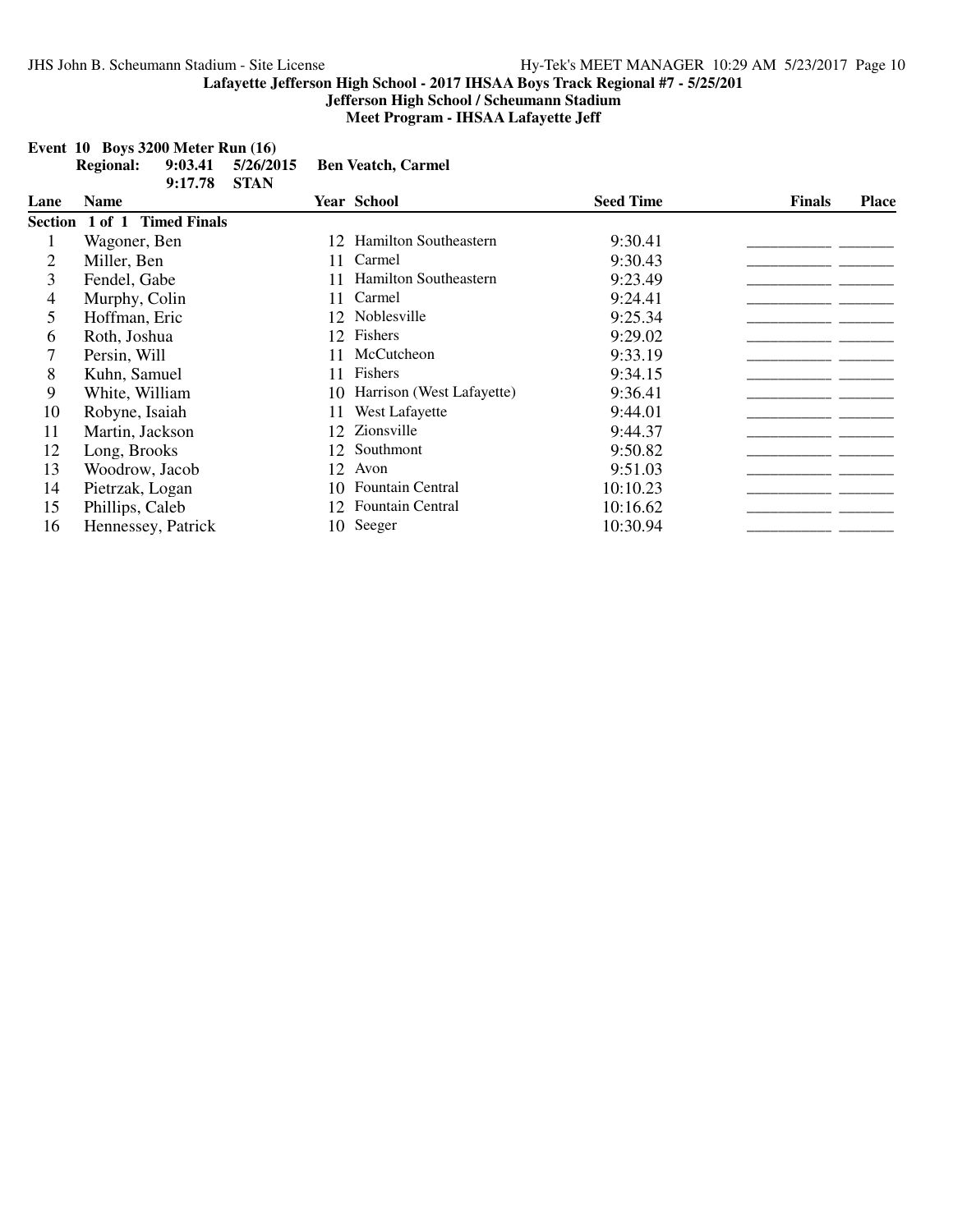**Jefferson High School / Scheumann Stadium**

**Meet Program - IHSAA Lafayette Jeff**

|  |                  | Event 11 Boys 4x400 Meter Relay (16) |           |
|--|------------------|--------------------------------------|-----------|
|  | <b>Regional:</b> | 3:18.20                              | 5/26/2016 |

**Regional: 3:18.20 5/26/2016 Carmel, Carmel K Allen, J Griffin, S Gudgel, J Walker**

|                | 3:20.88                     | <b>STAN</b>                |                                                   |                            |               |              |
|----------------|-----------------------------|----------------------------|---------------------------------------------------|----------------------------|---------------|--------------|
| Lane           | Team                        | Relay                      |                                                   | <b>Seed Time</b>           | <b>Finals</b> | <b>Place</b> |
| <b>Section</b> | 1 of 2 Timed Finals         |                            |                                                   |                            |               |              |
| $\mathbf{1}$   | Fountain Central            | A                          |                                                   | 3:43.58                    |               |              |
|                | 1) Greene, Blade 10         | 2) Howell, Brandon 11      | 3) Mellady, Colin 11                              | 4) Payton, Ben 12          |               |              |
|                | 5) Okulovich, Skylar 10     | 6) Phillips, Caleb 12      | 7) Waldon, Chris 11                               |                            |               |              |
| $\overline{2}$ | <b>Twin Lakes</b>           | A                          |                                                   | 3:42.21                    |               |              |
|                | 1) Conrad, Matt 12          | 2) Crowther, Cameron 10    | 3) Goodlow, Kris 12                               | 4) Quasebarth, Joel 11     |               |              |
|                | 5) Estudillo, Elian 11      | 6) Cosgray, Zion 10        | 7) Blankman, Jordan 12                            |                            |               |              |
| 3              | Lebanon                     | A                          |                                                   | 3:35.94                    |               |              |
|                | 1) Barber, Clayton 12       | 2) Belcher, Landon 10      | 3) Grilli, Blake 11                               | 4) Unger, Garrett 10       |               |              |
|                | 5) Knox, Christian 10       | 6) Muse-Myers, Robby 11    | 7) Roahrig, Jacob 11                              | 8) Herald, Cameron 11      |               |              |
| 4              | West Lafayette              | А                          |                                                   | 3:31.88                    |               |              |
|                | 1) Midkiff, Nathan 12       | 2) Erb, Russell 10         | 3) Blankman, Spencer 9                            | 4) Curl, Mitchell 10       |               |              |
|                | 5) Edwards, Ben 12          | 6) Mbongo, Nelson 10       | 7) Aguilera, Anthony 12                           | 8) Moreno, Ryan 12         |               |              |
| 5              | Hamilton Southeastern       | А                          |                                                   | 3:31.95                    |               |              |
|                | 1) Zuber, Zach 11           | 2) Ledford, Jake 11        | 3) Ongeri, Jefney 12                              | 4) Norris, Madison 11      |               |              |
|                | 5) Malone, Noah 9           | 6) Fendel, Gabe 11         | 7) Goodwin, Trevon 10                             | 8) Dailey, Eric 11         |               |              |
| 6              | Harrison (West Lafayette)   | A                          |                                                   | 3:34.09                    |               |              |
|                | 1) Zappala, Giovanni 11     | 2) Beimfohr, Caleb 10      | 3) Williams, Jacob 11                             | 4) Krogmeier, Tim 12       |               |              |
|                | 5) Jensen, Andrew 10        | 6) Leuck, Max 12           | 7) Hawkins, Deandre 11                            | 8) Alba, Alex 9            |               |              |
| 7              | <b>Benton Central</b>       | $\mathbf{A}$               |                                                   | 3:42.53                    |               |              |
|                | 1) Brackett, Thomas 11      | 2) Cripe, Cameron 12       | 3) Fry, Zackary 11                                | 4) Smith, Christiean 12    |               |              |
|                | 5) Hoff, Joshua 9           | 6) Conley, Braylen 9       |                                                   |                            |               |              |
|                | Section 2 of 2 Timed Finals |                            |                                                   |                            |               |              |
| $\mathbf{1}$   | Cascade                     | $\mathbf{A}$               |                                                   | 3:27.05                    |               |              |
|                | 1) Deurloo, Zachary 11      | 2) Durham, David 11        | 3) Johnson, Sean 11                               | 4) Shepard, Benjamin 11    |               |              |
|                | 5) Gill, Gurvinder 11       | 6) Hutcheson, Steven 11    | 7) Byers, Kameron 11                              | 8) Fernandez, Luke 11      |               |              |
| $\overline{2}$ | Fishers                     | A                          |                                                   | 3:24.46                    |               |              |
|                | 1) Moss, Jalen 12           | 2) Graham, DiSean 11       | 3) Kaiser, Hunter 11                              | 4) Kantner, Brian 12       |               |              |
|                | 5) Lindbloom, Joshua 11     | 6) Cartagena, AsaSaunee 10 | 7) Norton, Benjamin 11                            | 8) Werling, Peter 12       |               |              |
|                |                             |                            |                                                   |                            |               |              |
| 3              | Noblesville                 | Α                          |                                                   | 3:24.29                    |               |              |
|                | 1) Gatewood, Bryce 11       | 2) Conard, Mitchell 10     | 3) Hardin, James 11                               | 4) Wills, Jaden 11         |               |              |
|                | 5) Anderson, William 12     | 6) Cox, DeVontez 9         | 7) Jones, Rylane 11                               | 8) Garcia, Joshua 12       |               |              |
| 4              | Avon                        | A                          |                                                   | 3:22.27                    |               |              |
|                | 1) Egunyomi, David 12       | 2) King, Madison 12        | 3) Bullock, Sammy 11                              | 4) DePriest, Peyton 12     |               |              |
|                | 5) Abramson, Keith 11       | 6) Allen, Khameron 12      | 7) Richardson, Raphael 12 8) Wakefield, Hunter 11 |                            |               |              |
| 5              | Carmel                      | A                          |                                                   | 3:23.00                    |               |              |
|                | 1) Lipe, Ryan 12            | 2) Brown-Baez, Alex 11     | 3) Fleck, Andrew 12                               | 4) Gudgel, Spencer 11      |               |              |
|                | 5) Konow, Eli 9             | 6) Balda, Jon 12           | 7) Lipe, Mitch 12                                 | 8) Walker, Jalen 12        |               |              |
| 6              | Westfield                   | $\mathbf{A}$               |                                                   | 3:23.68                    |               |              |
|                | 1) Haack, Peyton 12         | 2) Mamaril, Justin 12      | 3) Miller, Charlie 11                             | 4) Wray, Dainon 12         |               |              |
|                | 5) Bennett, Aaron 12        | 6) Homberg, Justin 9       | 7) Leahy, Nicholas 11                             | 8) Neustifter, Drew 12     |               |              |
| 7              | Zionsville                  | A                          |                                                   | 3:26.58                    |               |              |
|                | 1) Greeson, Cameron 9       | 2) Kiley, Griffen 10       | 3) McCullough, David 11                           | 4) Romanyk, Joseph 10      |               |              |
|                | 5) Cash, Adam 11            | 6) Conner, Owen 12         | 7) Pacovsky, Ripken 12                            | 8) Canfield, Carson 11     |               |              |
| 8              | Lafayette Jefferson         | $\mathbf{A}$               |                                                   | 3:30.84                    |               |              |
|                | 1) Magallanes, Adan 11      | 2) Tapia, John 11          | 3) Walker, Avery 11                               | 4) Tirado, Juan 12         |               |              |
|                | 5) Cooper, John 12          | 6) Mason, Curtis 12        | 7) Azikwe, Akintunde 12                           | 8) Wright-Enlow, Sedric 11 |               |              |
| 9              | Hamilton Heights            | $\mathbf{A}$               |                                                   | 3:30.99                    |               |              |
|                | 1) Glover, Jacob 12         | 2) Brown, Jesse 12         | 3) Campbell, Isiah 10                             | 4) Harden, Tony 11         |               |              |
|                | 5) Albright, Bradley 10     | 6) Garst, Brandon 11       | 7) Tyner, Michael 12                              | 8) Young, Dylan 12         |               |              |
|                |                             |                            |                                                   |                            |               |              |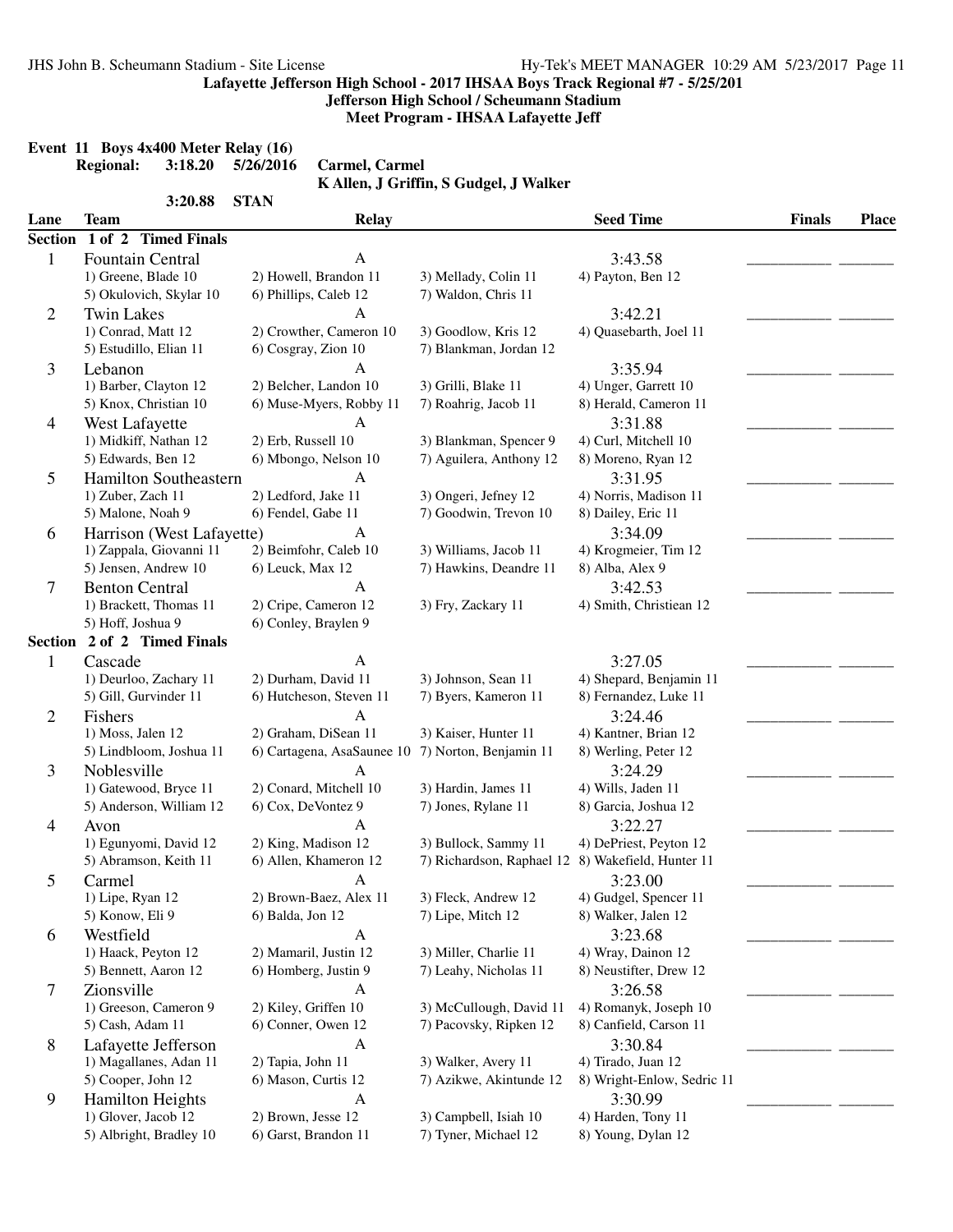**Jefferson High School / Scheumann Stadium**

**Meet Program - IHSAA Lafayette Jeff**

**Regional: 7-01.50 5/27/2010 Jonathon Christensen, Southmont**

# **Event 12 Boys High Jump (21)**<br>**Regional:** 7-01.50 5/27/2010

|                | $6 - 04.00$       | <b>STAN</b> |                         |                  |             |               |              |
|----------------|-------------------|-------------|-------------------------|------------------|-------------|---------------|--------------|
| Pos            | <b>Name</b>       |             | <b>Year School</b>      | <b>Seed Mark</b> |             | <b>Finals</b> | <b>Place</b> |
| Flight         | 1 of 1 Finals     |             |                         |                  |             |               |              |
| 1              | Forbes, Peyton    |             | 9 Fishers               | $6 - 00.00$      |             |               |              |
| $\overline{2}$ | Goodlow, Kris     | 12          | <b>Twin Lakes</b>       | $6 - 00.00$      |             |               |              |
| 3              | Luken, Zach       | 11          | Danville                | $6 - 00.00$      |             |               |              |
| 4              | Glover, Jacob     | 12          | <b>Hamilton Heights</b> | $6 - 00.00$      |             |               |              |
| 5              | Roahrig, Jacob    | 11          | Lebanon                 | $6 - 00.00$      |             |               |              |
| 6              | Lloyd, Owen       | 12          | <b>Clinton Prairie</b>  | $6 - 00.00$      |             |               |              |
| 7              | Herman, Andrew    | 9           | Noblesville             | $6 - 00.00$      |             |               |              |
| 8              | Lang, Richard     | 10          | Brownsburg              | $6 - 00.00$      |             |               |              |
| 9              | Orr, Keenan       | 12          | Clinton Central         | $6 - 00.00$      |             |               |              |
| 10             | Biddle, Damon     | 11          | North Montgomery        | $6 - 00.00$      |             |               |              |
| 11             | Cook, Bryce       | 11          | Tri-County              | $6 - 00.00$      |             |               |              |
| 12             | Dunn, Jackson     | 9.          | Fishers                 | $6 - 00.00$      |             |               |              |
| 13             | Hunter, Reece     | 12          | Monrovia                | $6 - 00.00$      |             |               |              |
| 14             | McCracken, Danyon | 11          | Frontier                | 6-01.00          |             |               |              |
| 15             | Benson, Logan     | 10          | Western Boone           | 6-02.00          |             |               |              |
| 16             | Culver, Aaron     | 12          | Mooresville             | $6 - 02.00$      |             |               |              |
| 17             | Herald, Cameron   | 11          | Lebanon                 | $6 - 02.00$      |             |               |              |
| 18             | Wenger, Hayden    | 12          | Hamilton Southeastern   | 6-03.00          |             |               |              |
| 19             | Burnell, Nick     | 10          | Sheridan                | 6-04.00          | <b>STAN</b> |               |              |
| 20             | Sheridan, James   | 12          | Zionsville              | 6-05.00          | <b>STAN</b> |               |              |
| 21             | Glidden, Tommy    | 12          | Sheridan                | 6-05.00          | <b>STAN</b> |               |              |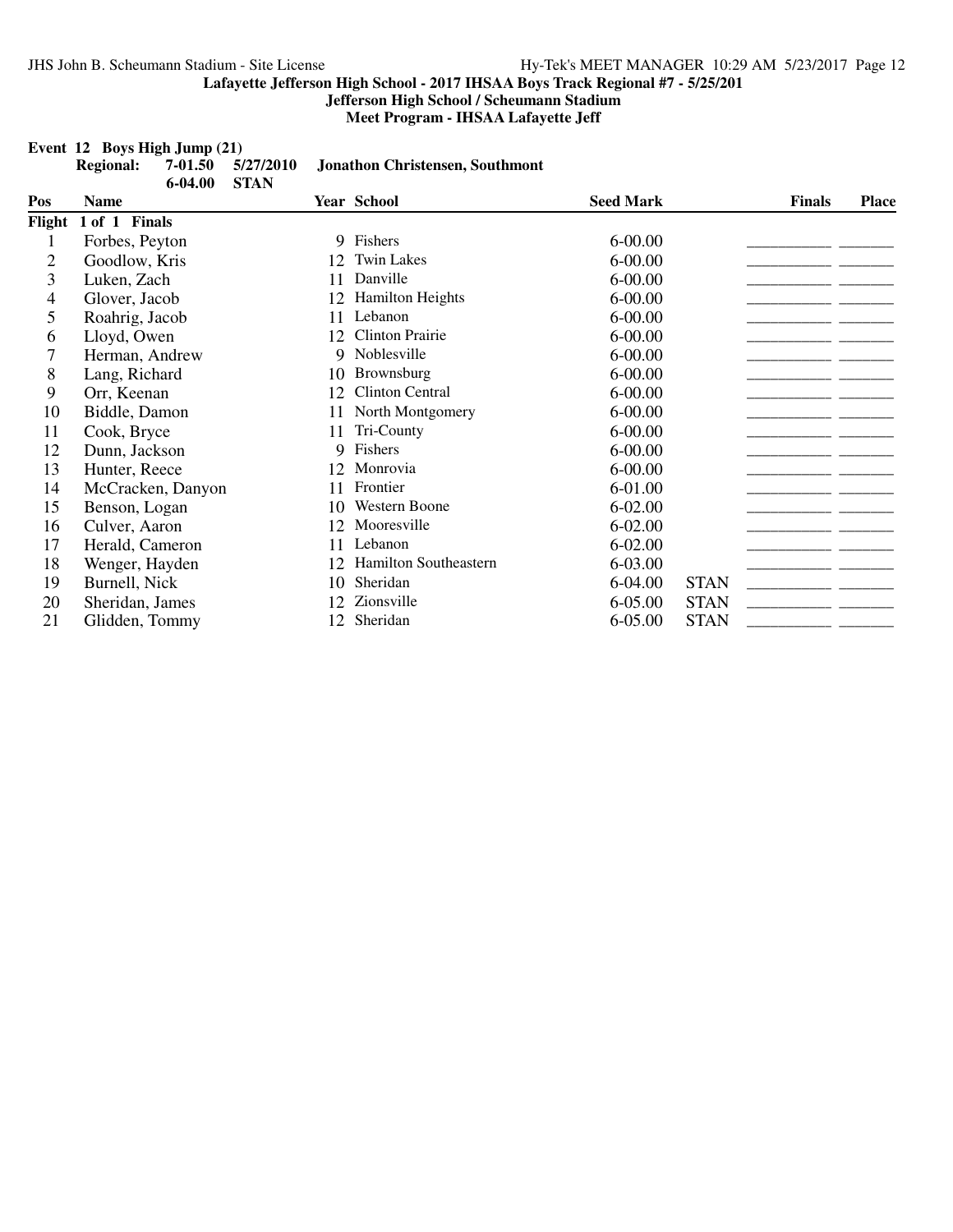**Jefferson High School / Scheumann Stadium**

**Meet Program - IHSAA Lafayette Jeff**

# **Event 13 Boys Long Jump (16)**

**Top 9 Advance by Mark**

|               | Regional: 23-07.75 5/26/2015 Tres Carver, Fishers |
|---------------|---------------------------------------------------|
| 22-04.75 STAN |                                                   |

| Pos            | <b>Name</b>          |    | <b>Year School</b>           | <b>Seed Mark</b> |             | <b>Prelims</b> | <b>Place</b> |
|----------------|----------------------|----|------------------------------|------------------|-------------|----------------|--------------|
| Flight         | 1 of 2 Prelims       |    |                              |                  |             |                |              |
| 2              | Brummett, Bradley    | 12 | Carroll (Flora)              | 19-04.00         |             |                |              |
| 3              | Wagoner, Brayden     | 11 | Attica                       | 20-07.75         |             |                |              |
| 4              | Bridgewater, Daulton | 12 | Crawfordsville               | 20-08.00         |             |                |              |
| 5              | Kobel, Kade          | 9  | North Montgomery             | 21-03.00         |             |                |              |
| 6              | Maxey, Chase         | 11 | <b>Hamilton Southeastern</b> | 21-05.75         |             |                |              |
|                | Wright-Enlow, Sedric | 11 | Lafayette Jefferson          | 22-01.00         |             |                |              |
| 8              | Wills, Jaden         | 11 | Noblesville                  | 22-01.50         |             |                |              |
| 9              | Syrus, William       | 11 | Fishers                      | 22-05.75         | <b>STAN</b> |                |              |
| Flight         | 2 of 2 Prelims       |    |                              |                  |             |                |              |
| 2              | McCracken, Danyon    | 11 | Frontier                     | 20-04.25         |             |                |              |
| $\overline{3}$ | Scisney, Elijah      | 11 | Fishers                      | 20-07.25         |             |                |              |
| 4              | Nutall, Leigh        | 11 | <b>Brownsburg</b>            | 20-11.50         |             |                |              |
| 5              | Roahrig, Jacob       | 11 | Lebanon                      | 21-02.50         |             |                |              |
| 6              | Guerendo, Isaac      | 11 | Avon                         | 21-07.00         |             |                |              |
| 7              | Brown, Jesse         | 12 | <b>Hamilton Heights</b>      | 22-00.50         |             |                |              |
| 8              | DuPriest, Corey      | 12 | Avon                         | 22-03.00         |             |                |              |
| 9              | Clouse, Atticus      | 11 | Carmel                       | 22-04.50         |             |                |              |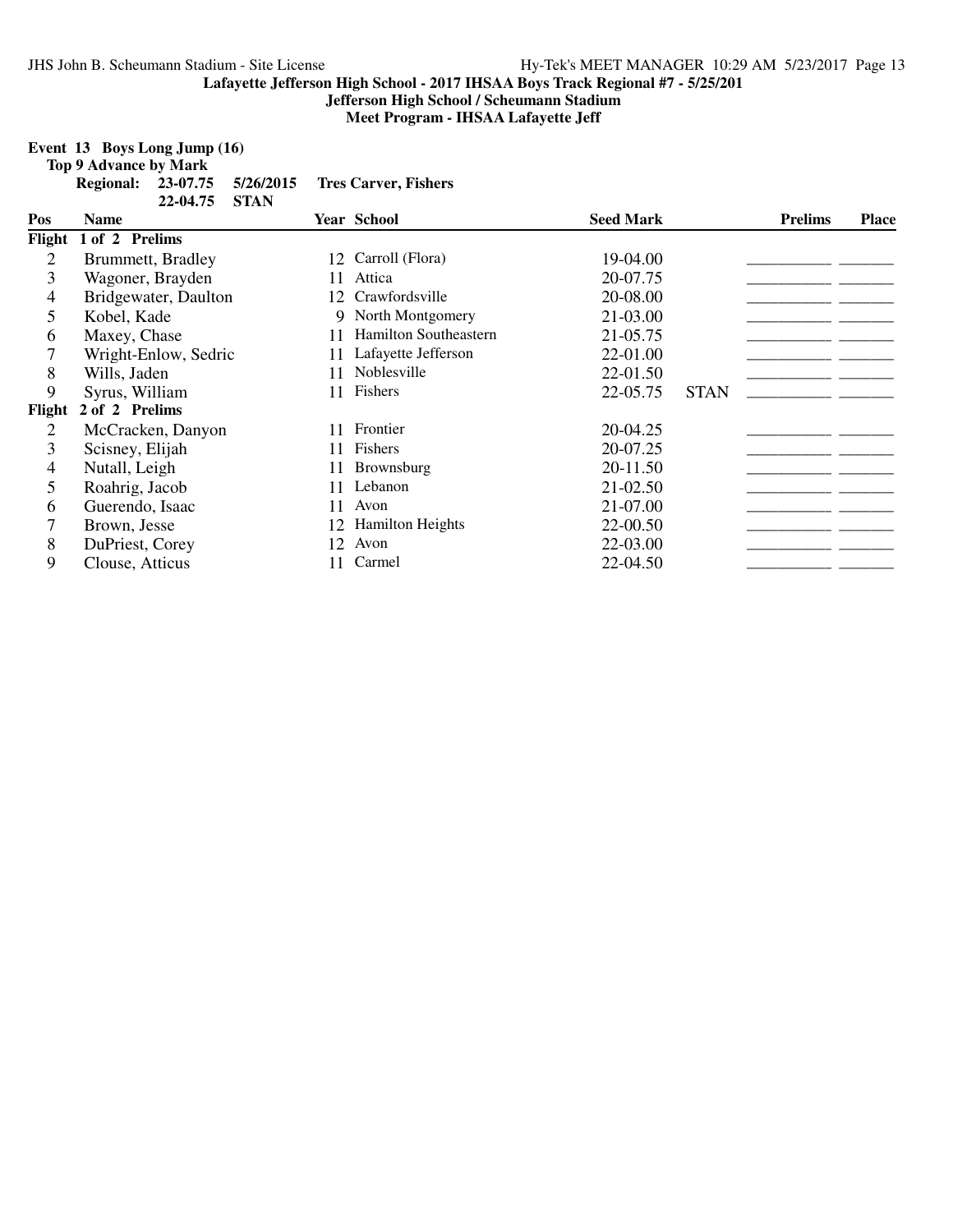**Jefferson High School / Scheumann Stadium Meet Program - IHSAA Lafayette Jeff**

**Event 14 Boys Discus Throw (16)**

|        | <b>Regional:</b> | 195-00 | 5/26/2015   |    | David Schall, Avon         |                  |             |               |              |
|--------|------------------|--------|-------------|----|----------------------------|------------------|-------------|---------------|--------------|
| Pos    | <b>Name</b>      | 158-01 | <b>STAN</b> |    | <b>Year School</b>         | <b>Seed Mark</b> |             | <b>Finals</b> | <b>Place</b> |
| Flight | 1 of 2 Finals    |        |             |    |                            |                  |             |               |              |
|        | Woolwine, Lane   |        |             |    | 10 North Vermillion        | 123-07           |             |               |              |
| 2      | Smith, Jarrett   |        |             |    | 12 Seeger                  | 132-06           |             |               |              |
| 3      | Hartmann, Drew   |        |             | 12 | Noblesville                | 140-00           |             |               |              |
| 4      | Robson, Joshua   |        |             | 11 | <b>Benton Central</b>      | 141-08           |             |               |              |
| 5      | Gaskin, Mason    |        |             | 12 | North Montgomery           | 146-02           |             |               |              |
| 6      | Wiley, Zak       |        |             | 11 | Mooresville                | 146-05           |             |               |              |
| 7      | Snyder, Campbell |        |             | 11 | Plainfield                 | 147-00           |             |               |              |
| Flight | 2 of 2 Finals    |        |             |    |                            |                  |             |               |              |
|        | Kosegi, Cameron  |        |             | 12 | Fishers                    | 147-08           |             |               |              |
| 2      | Whicker, Brad    |        |             | 12 | Plainfield                 | 148-09           |             |               |              |
| 3      | Andrews, AJ      |        |             | 12 | McCutcheon                 | 151-01           |             |               |              |
| 4      | Thomas, Reis     |        |             | 10 | Brownsburg                 | 152-05           |             |               |              |
| 5      | King, Brock      |        |             | 11 | Avon                       | 153-07           |             |               |              |
| 6      | Yeaman, Jake     |        |             | 12 | Lafayette Central Catholic | 153-07           |             |               |              |
| 7      | Clark, Bennett   |        |             | 11 | Zionsville                 | 155-02           |             |               |              |
| 8      | Sharp, Bryce     |        |             | 12 | Carmel                     | 164-00           | <b>STAN</b> |               |              |
| 9      | Humes, Devin     |        |             |    | <b>Brownsburg</b>          | 165-04           | <b>STAN</b> |               |              |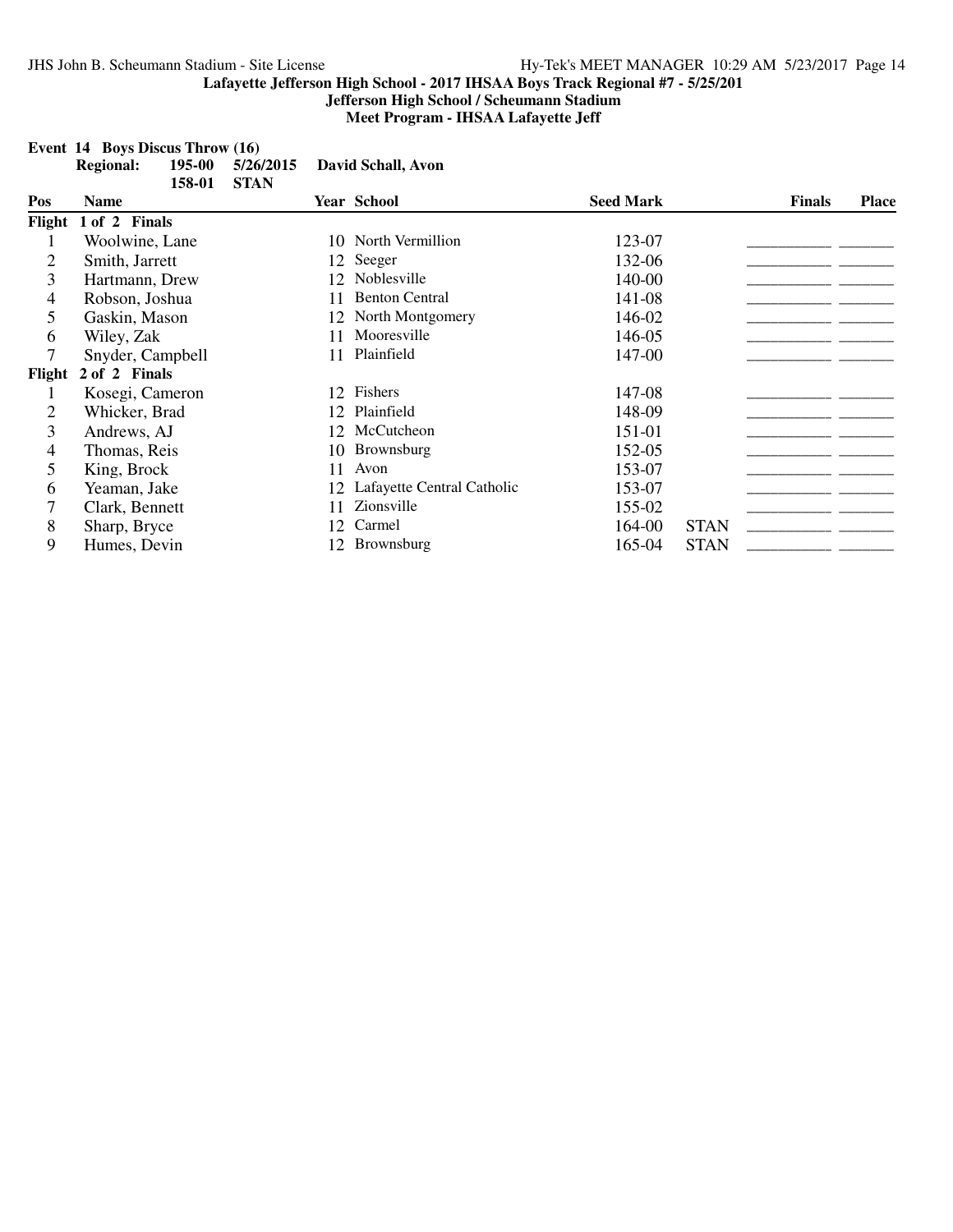**Jefferson High School / Scheumann Stadium Meet Program - IHSAA Lafayette Jeff**

## **Event 15 Boys Shot Put (16)**

|  |               | Regional: 61-00.50 5/24/2012 Langston Newton, Carmel |
|--|---------------|------------------------------------------------------|
|  | 53-11.75 STAN |                                                      |

| Pos    | Name                 |    | <b>Year School</b>      | <b>Seed Mark</b> |             | <b>Finals</b> | <b>Place</b> |
|--------|----------------------|----|-------------------------|------------------|-------------|---------------|--------------|
|        | Flight 1 of 2 Finals |    |                         |                  |             |               |              |
|        | McCollum, Mason      | 11 | <b>Fountain Central</b> | 42-03.50         |             |               |              |
| 2      | Woodard, Gage        | 10 | North Vermillion        | 42-03.50         |             |               |              |
| 3      | Crabtree, Logan      | 11 | <b>Benton Central</b>   | 43-07.25         |             |               |              |
| 4      | Brandenburg, Axle    | 12 | <b>Clinton Central</b>  | 45-06.00         |             |               |              |
| 5      | Caldwell, Colin      | 10 | Westfield               | 45-10.00         |             |               |              |
| 6      | Kaminski, Josh       | 11 | McCutcheon              | 46-00.75         |             |               |              |
|        | Chandler, Brittian   |    | 10 Lafayette Jefferson  | 46-02.50         |             |               |              |
| Flight | 2 of 2 Finals        |    |                         |                  |             |               |              |
|        | Humes, Devin         | 12 | <b>Brownsburg</b>       | 50-01.50         |             |               |              |
| 2      | Martin, Luke         | 11 | Fishers                 | 51-07.75         |             |               |              |
| 3      | Hartmann, Drew       |    | 12 Noblesville          | 51-09.00         |             |               |              |
| 4      | King, Brock          | 11 | Avon                    | 51-11.00         |             |               |              |
| 5      | Roudebush, Vance     | 11 | Carmel                  | 52-11.50         |             |               |              |
| 6      | Clark, Bennett       | 11 | Zionsville              | 53-06.50         |             |               |              |
|        | Kosegi, Cameron      | 12 | Fishers                 | 53-07.00         |             |               |              |
| 8      | Zinn, Grayson        | 11 | Zionsville              | 54-01.50         | <b>STAN</b> |               |              |
| 9      | Karlaftas, George    | 10 | West Lafayette          | 54-07.50         | <b>STAN</b> |               |              |